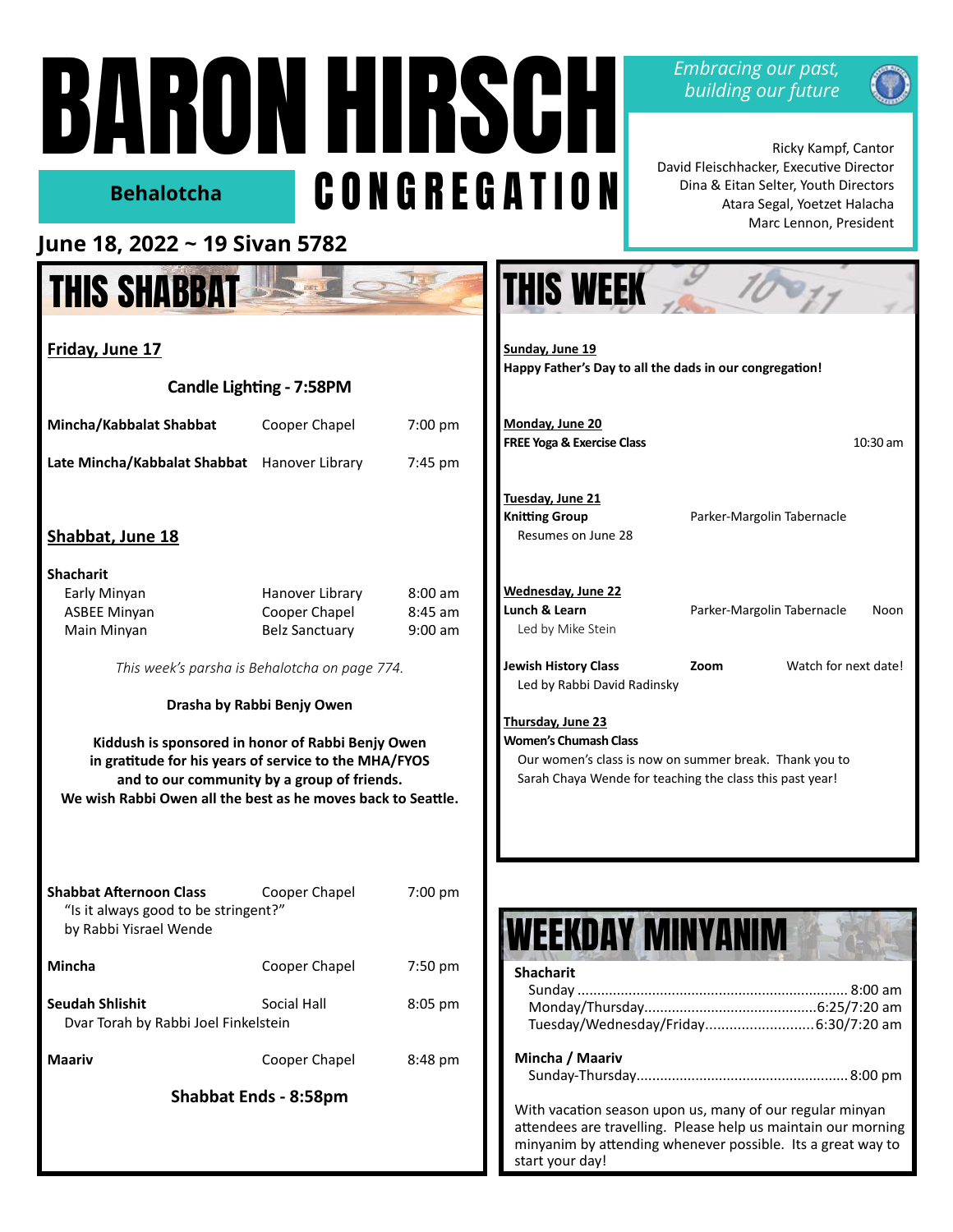

NEWS

## **JOIN BARON HIRSCH CONGREGATION ON SHABBAT, JULY 16TH**



**10:45AM - Shabbat Morning Lecture What Does It Take To Be Successful** 

**6:45PM - Afternoon Class Halacha, Community & the Modern World**

**7:45pm - Seudah Shlishit The Fast of 17th of Tamuz - Broken Tablets, Vivid Memories** 

## **Scholar-in-Residence RABBI SHAI FINKELSTEIN**

## **Thank you to Sarah Chaya Wende**



Our Women's Torah Study Class completed another year of study this week, having delved deeply into the book of Shemot (Exodus) each week with the help of Mrs. Sarah Chaya Wende.

Thank you to Sarah Chaya for teaching this class over the last year. We will miss you, and wish you and your family all the best as you return home to Israel.

### **Baron Hirsch Novel Book Club Now Reading**



Surprisingly different from "Fiddler on the Roof." "Possibly the greatest of all Jewish novels."

We will gather for discussion Tuesday, July 19th, 7:30 PM at the home of Yafit Fishbach and Asher Rosen, 217 Green Glade Rd.

**Open to the Reading Public**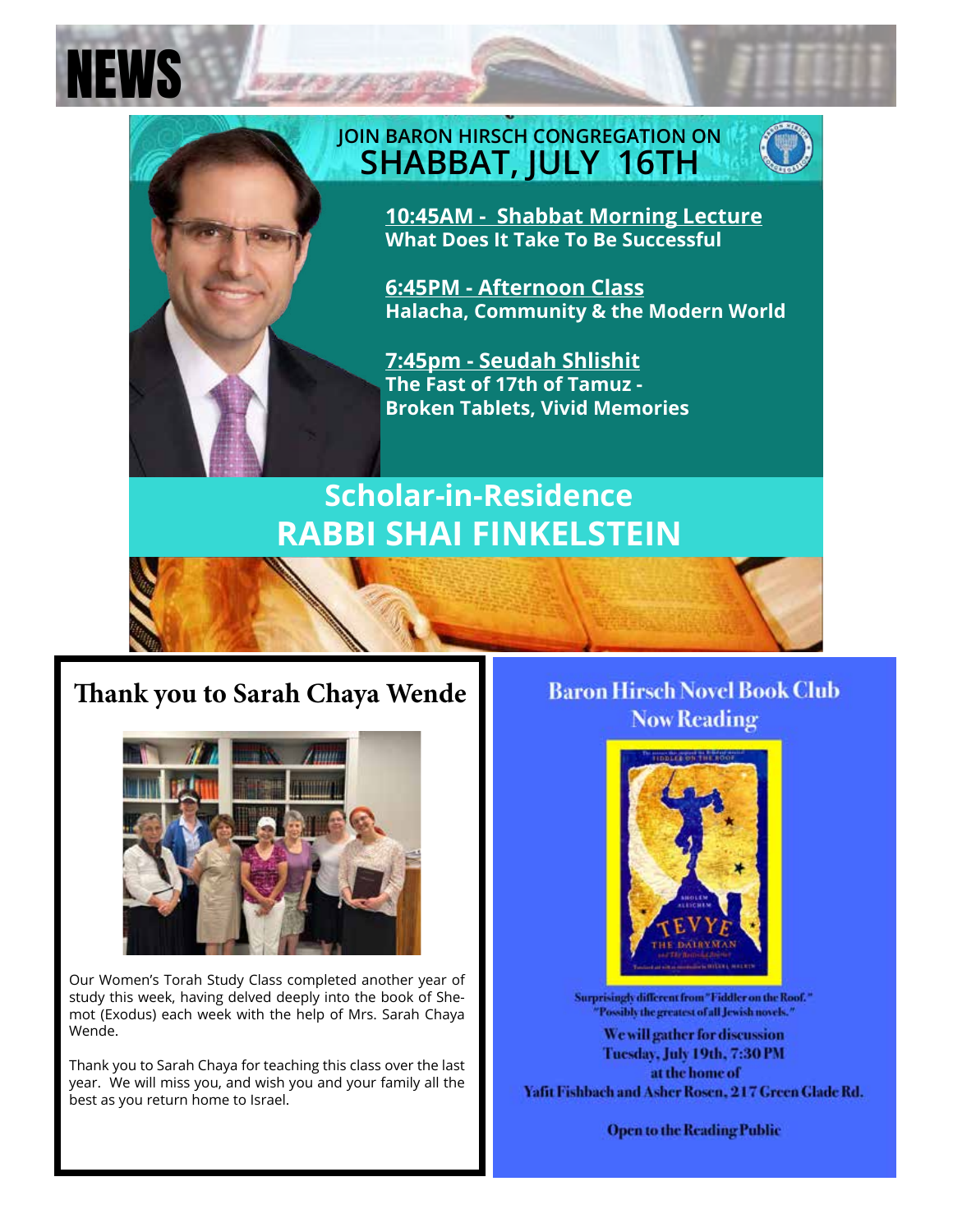# UPCOMING EVENTS





Anshei Sphard Beth El Emeth **\$100,000 +** Cooper Family Mikvah USA

#### **\$25,000 +**

Evelyn Graber Shayna & Brad Somer Lindi & Ari VanderWalde Wogan Family

#### **\$10,000 +**

Sarah & Allen Ardestani Nina & Sandy Blockman Deena & Noam Davidovics

**Danielle & Yehoshua Levine 13 inches 17 inches 21-23 inches** Tracey & David Mendelson **Gifts over 5 years** concept the concept of the concept of the paid in the paid in the concept of the concept of the concept of the concept of the concept of the concept of the concept of the concept of the concept of the Tova & Roy Graber Mary & Corey Trotz

#### **\$5,000 +**

Michal & Jason Caplan Sandy & Harris Cohen Rebekah & Mark Kaplowitz Katz Family Lipsey Family Shipman/Lennon Families Essie & Mike Stein Emily & Alvin Steinberg

### *Memphis Mikvah Campaign Pledges received as of June 16th*

Our "Waves of Our Future" initiative seeks to raise funds to assist in the completion of construction, furnishings and décor of our new mikvah, as well as future operations and ongoing maintenance.

We've got tremendous momentum building with many generous gifts from throughout the community, and the new mikvah has generated much excitement. We still have work to be done, so please consider your gift to this once in a generation opportunity.

Sarah & Noam VanderWalde Penina & Elliot Wender Dena & Gary Wruble Diane & Larry Wruble

#### **\$3,600 +**

Pat & Sam Chafetz Lisa & Seth Kaufman Katie & Rabbi Ian Lichter Rivki & Hillel Wiener

**\$1,800 +** Sarah & Alex Baum Sarah & Natantel Brakha Bluma & Rabbi Joel Finkelstein Debbie & Hugh Freiden Etty & Rabbi Shmuel Fromowitz Chana Dina & Yoel Goldblatt Shelly & Jerry Kutliroff Sue Ann Lipsey Shoshana & Benjy Mehler Karen & Steve Moss Barak Oxman Anita & Ross Peiser Hinda & David Postelnek Barbara & Rabbi David Radinsky Rachel & Steven Schwartzberg Ellen & Ellis Tavin Bracha & Frank Udelsohn

If you have any questions or would like to discuss your giving opportunity, please reach out to Penina Wender at pkwender@gmail.com or David Cooper at dcooper@cooperhotels.com.